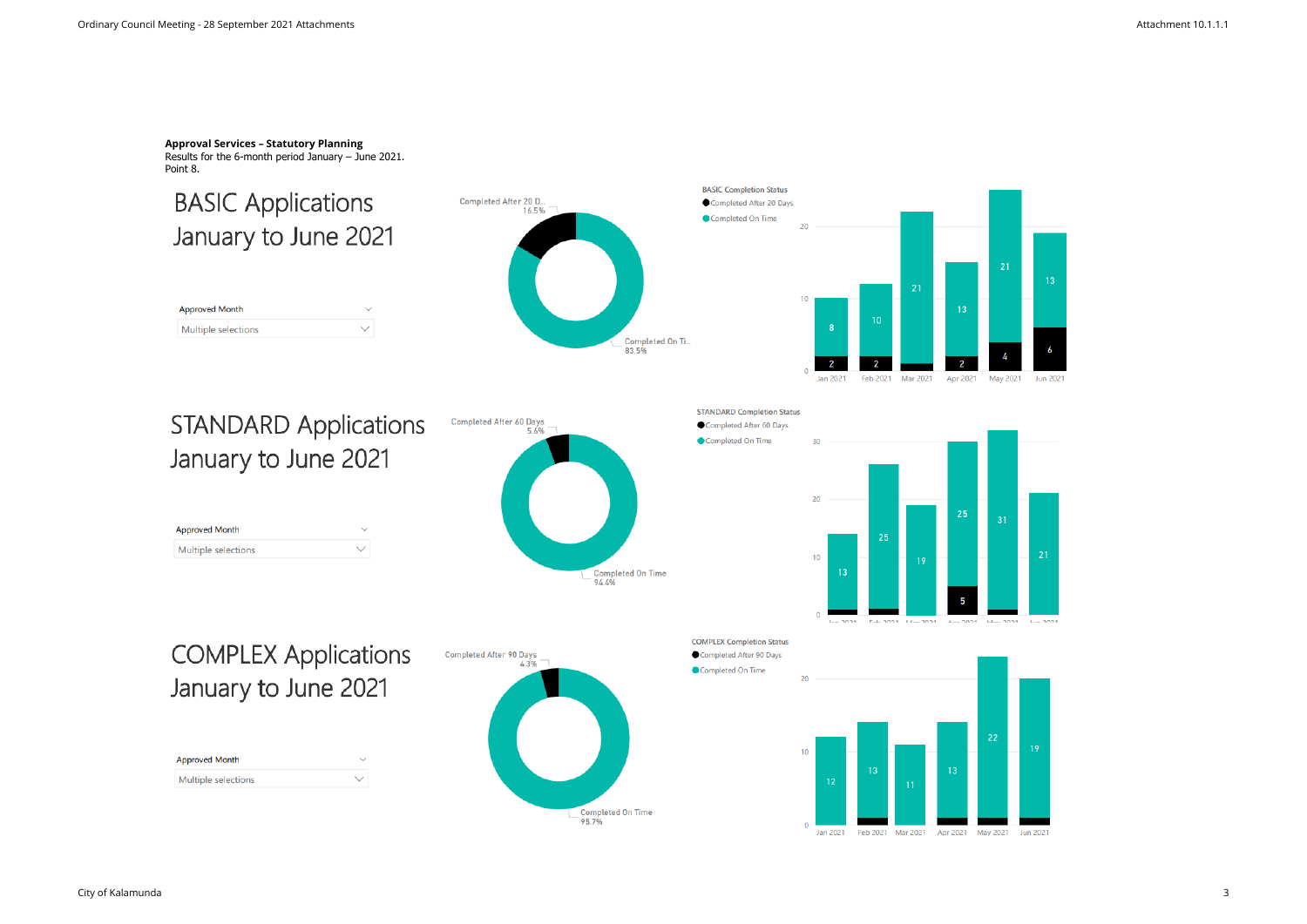# **Approval Services – Building** 6 month period January to June 2021 Point 11.

| <b>Application Type</b>                     | <b>Number</b><br>Processed | <b>Statutory Approval</b><br>Time - Days | <b>Statutory Approval</b><br>Time - Achieved % |
|---------------------------------------------|----------------------------|------------------------------------------|------------------------------------------------|
| <b>Building Approval</b><br>Certificates    | 9                          | 10                                       | 100%                                           |
|                                             |                            |                                          |                                                |
| <b>Certified Building</b><br><b>Permits</b> | 449                        | 10                                       | 100%                                           |
| Uncertified Building<br><b>Permits</b>      | 282                        | 25                                       | 100%                                           |
| <b>Occupancy Permits</b>                    | 10                         | 10                                       | 100%                                           |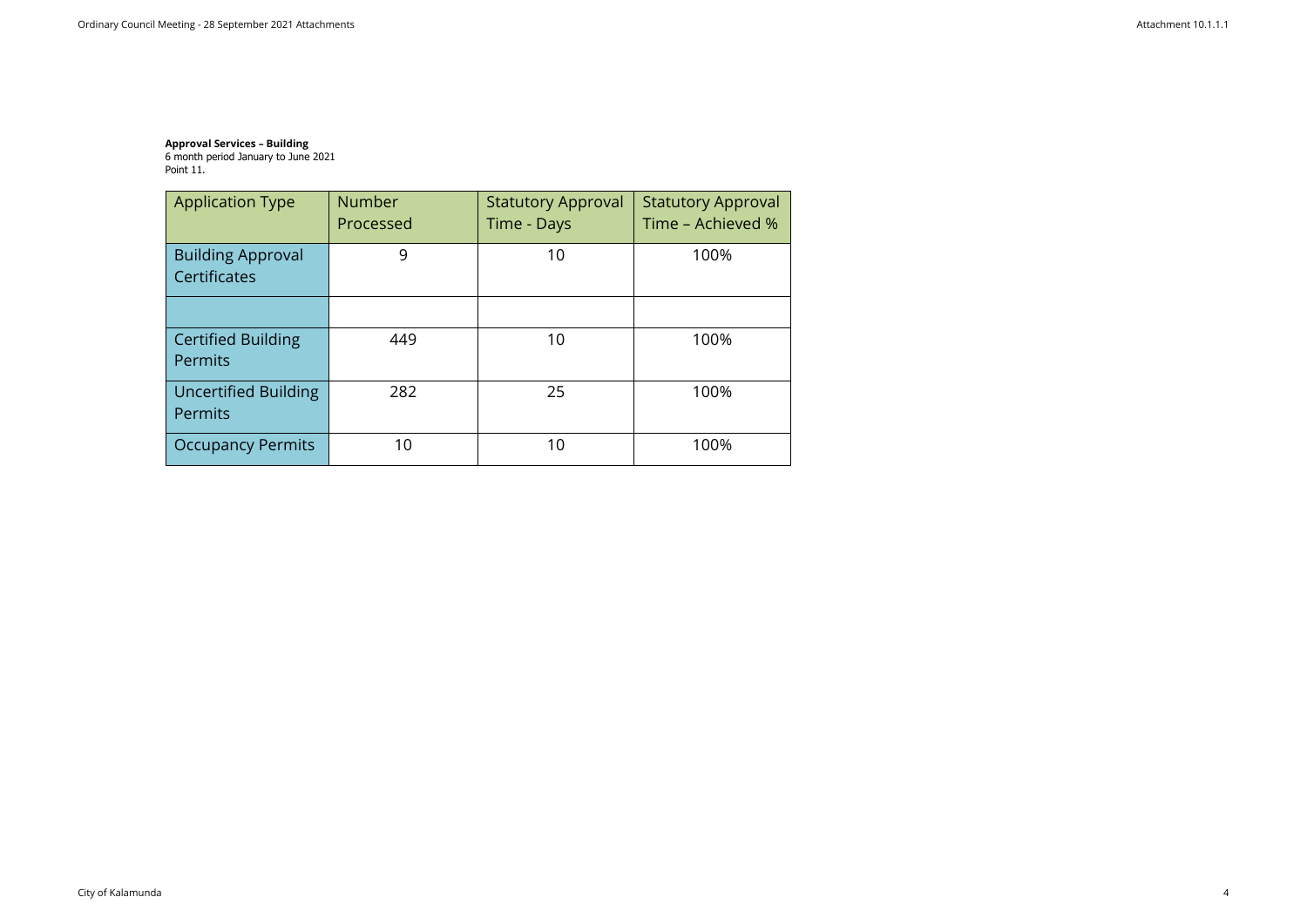### **Statutory Planning**  How satisfied were you with the level of service provided? Point 15.

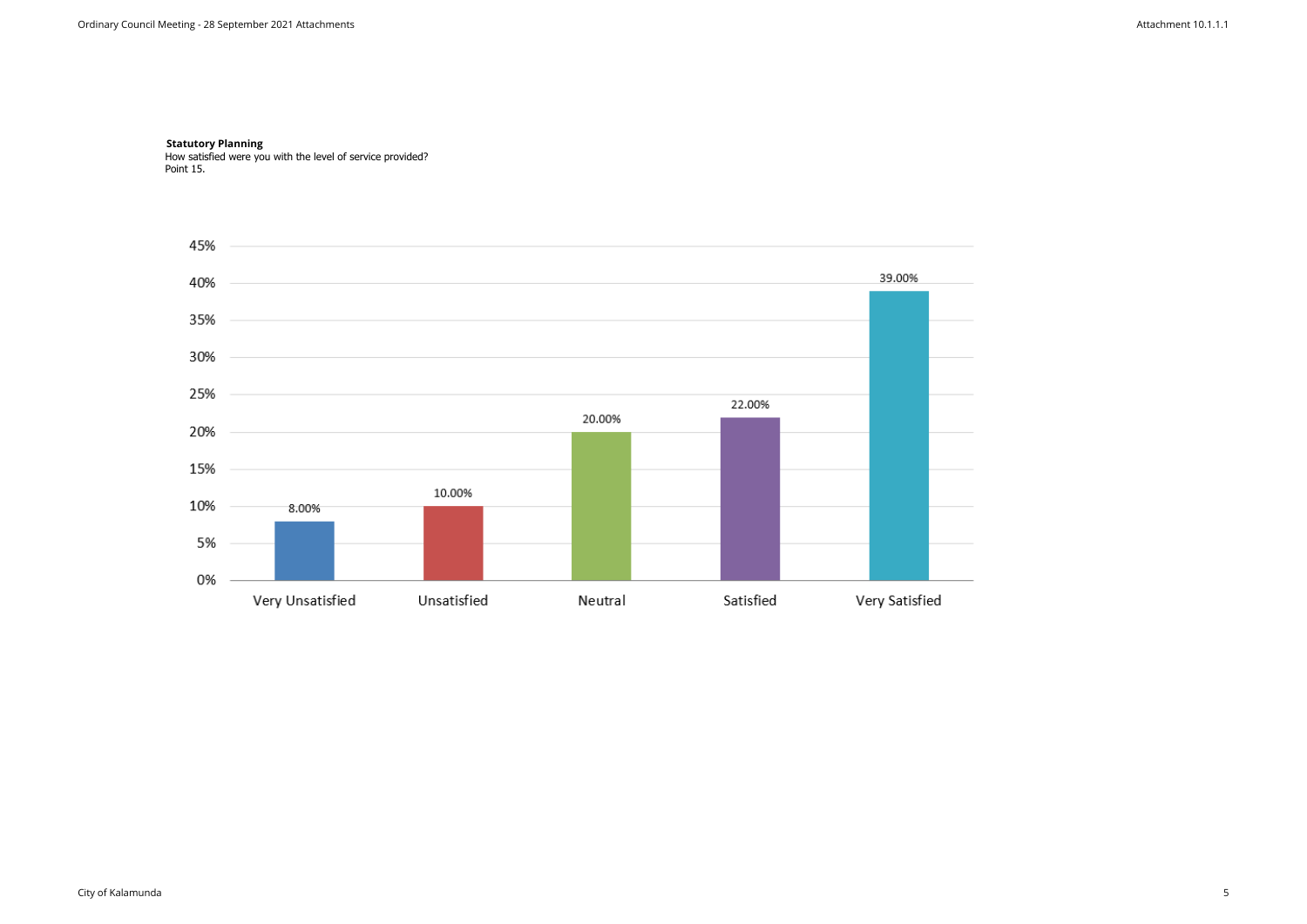Point 16.

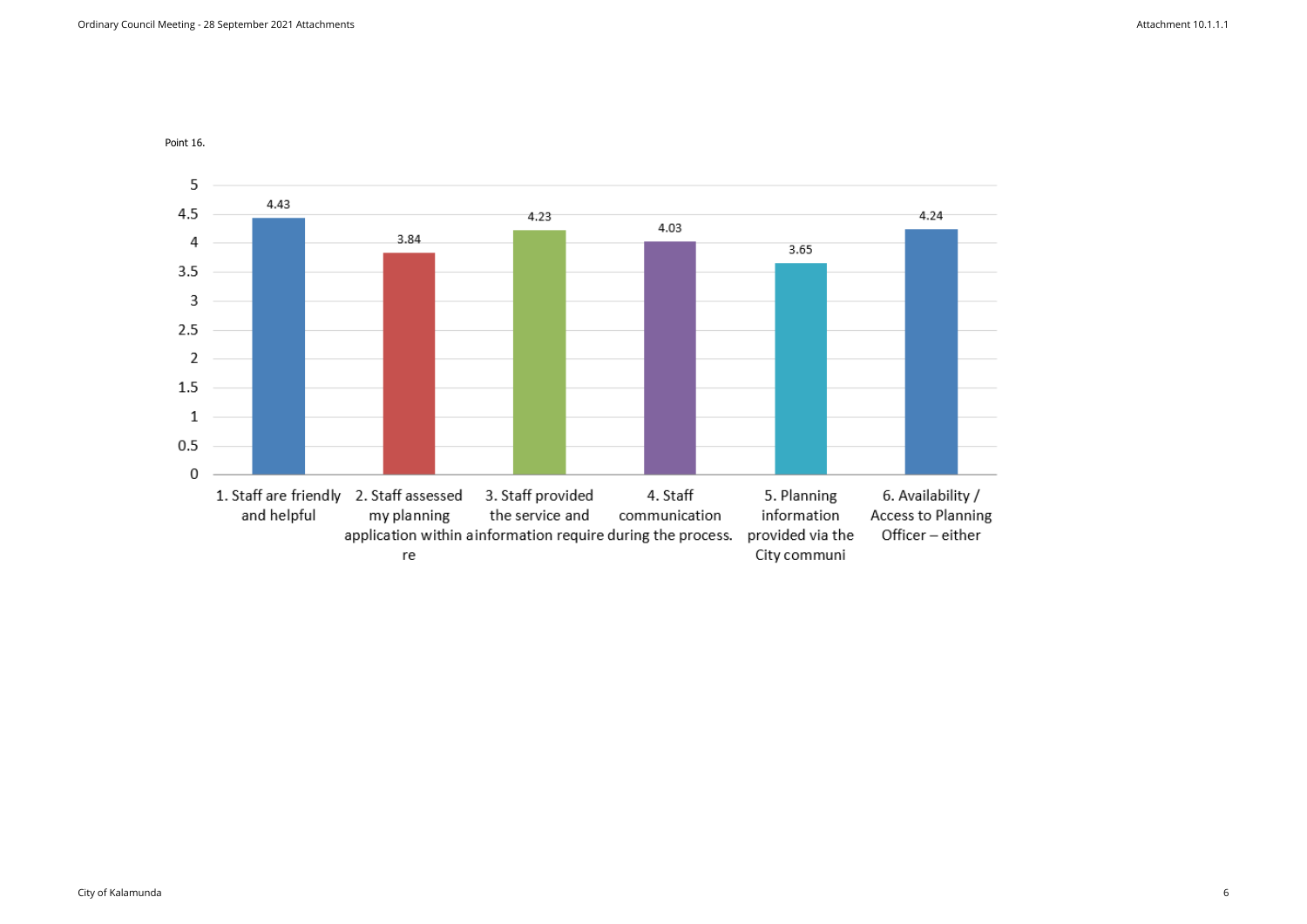

Point 17.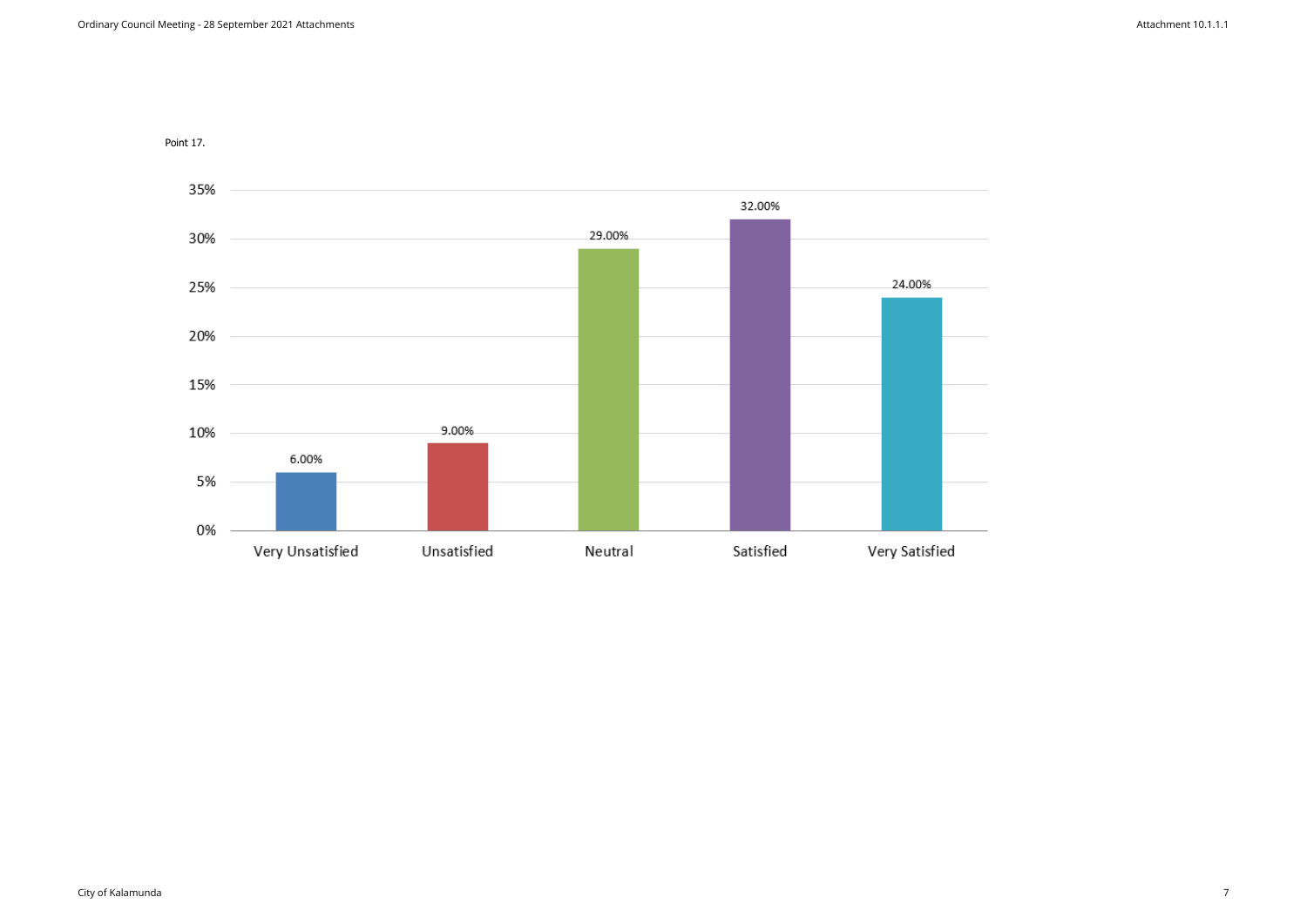**Building**  The period January – June 2021 Point 19.

How satisfied were you with the level of service provided?

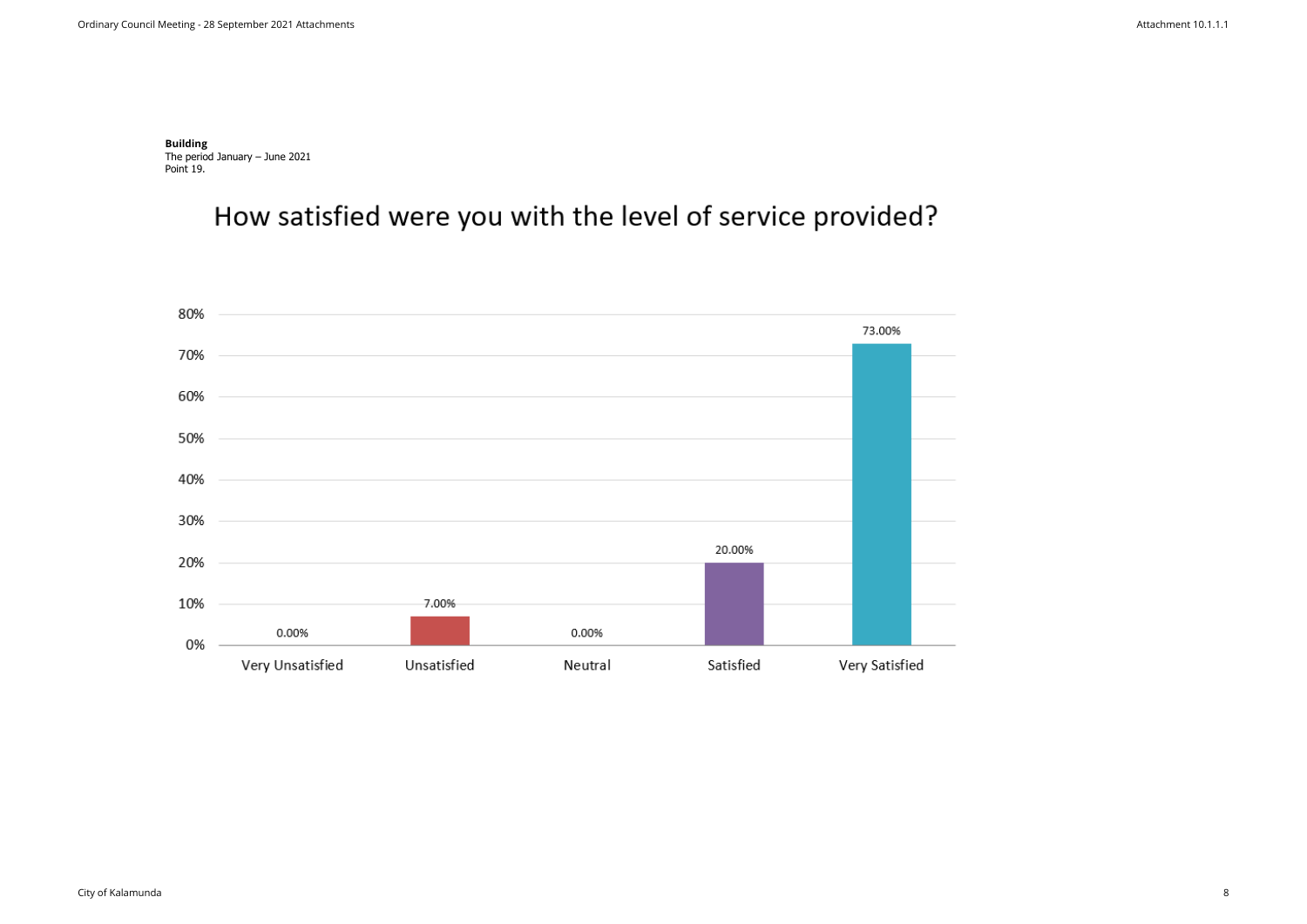Point 20.

Please indicate the level of service received for the following services during your application process.

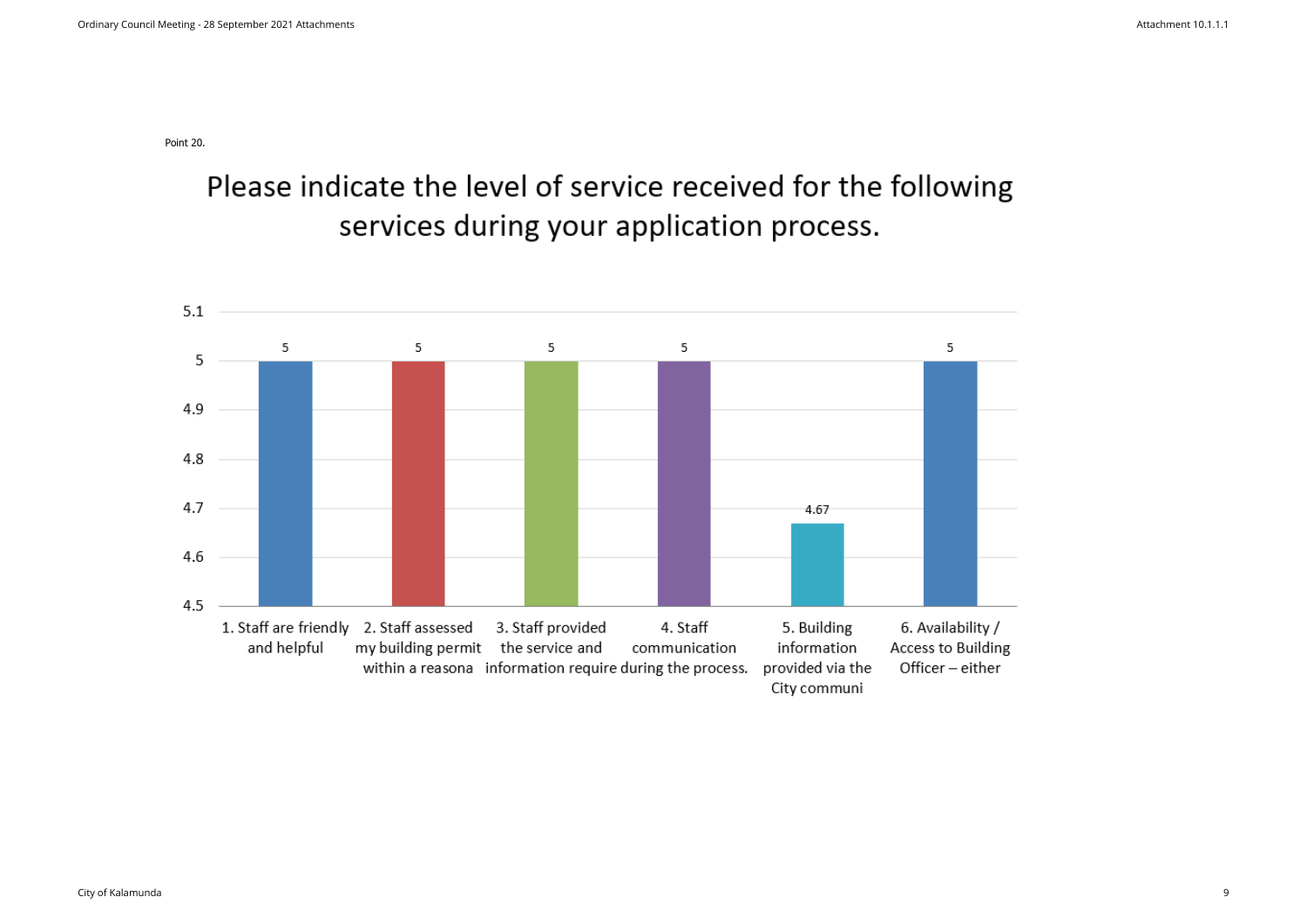# **Environmental Health and Community Safety Health Assessments**

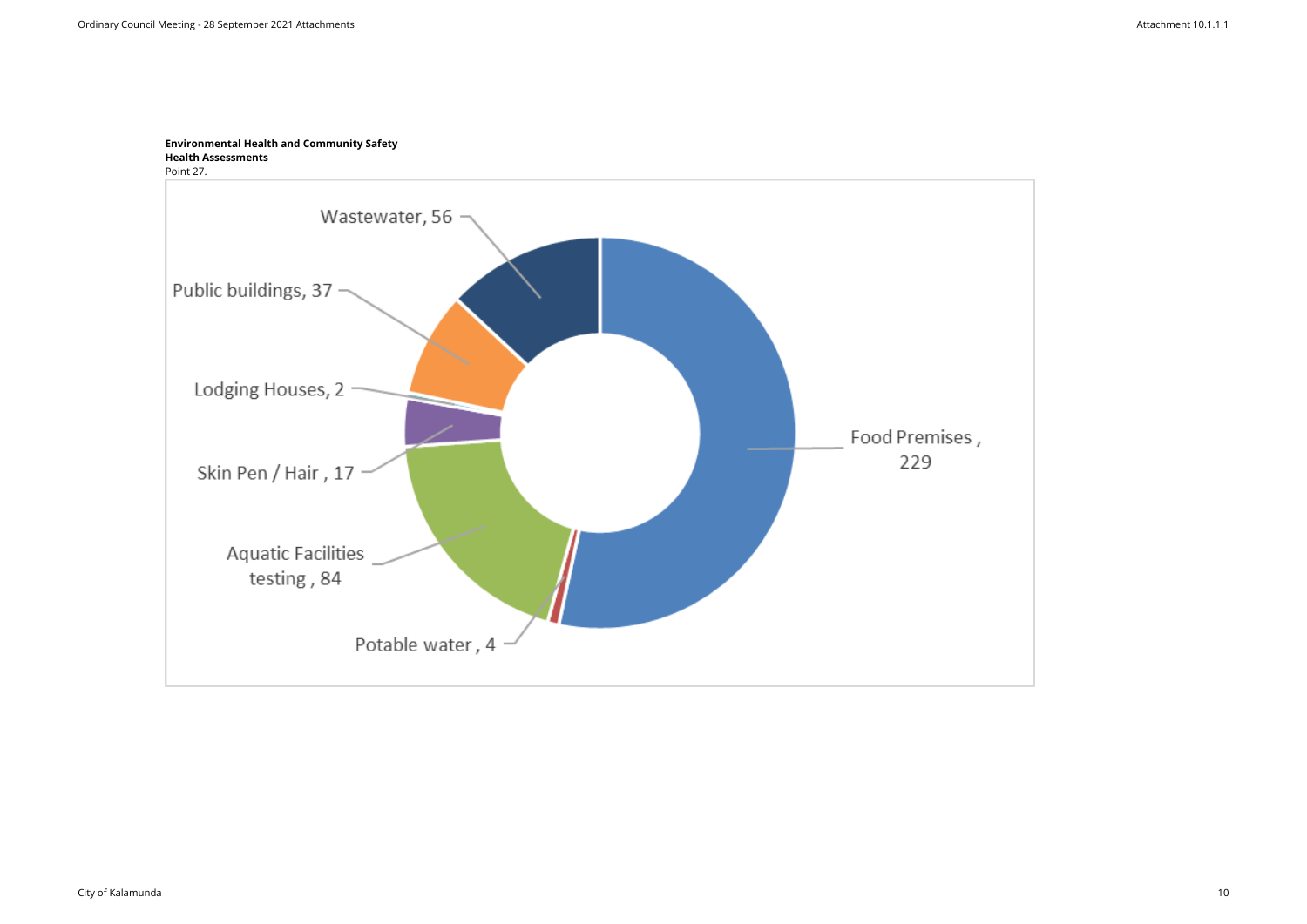

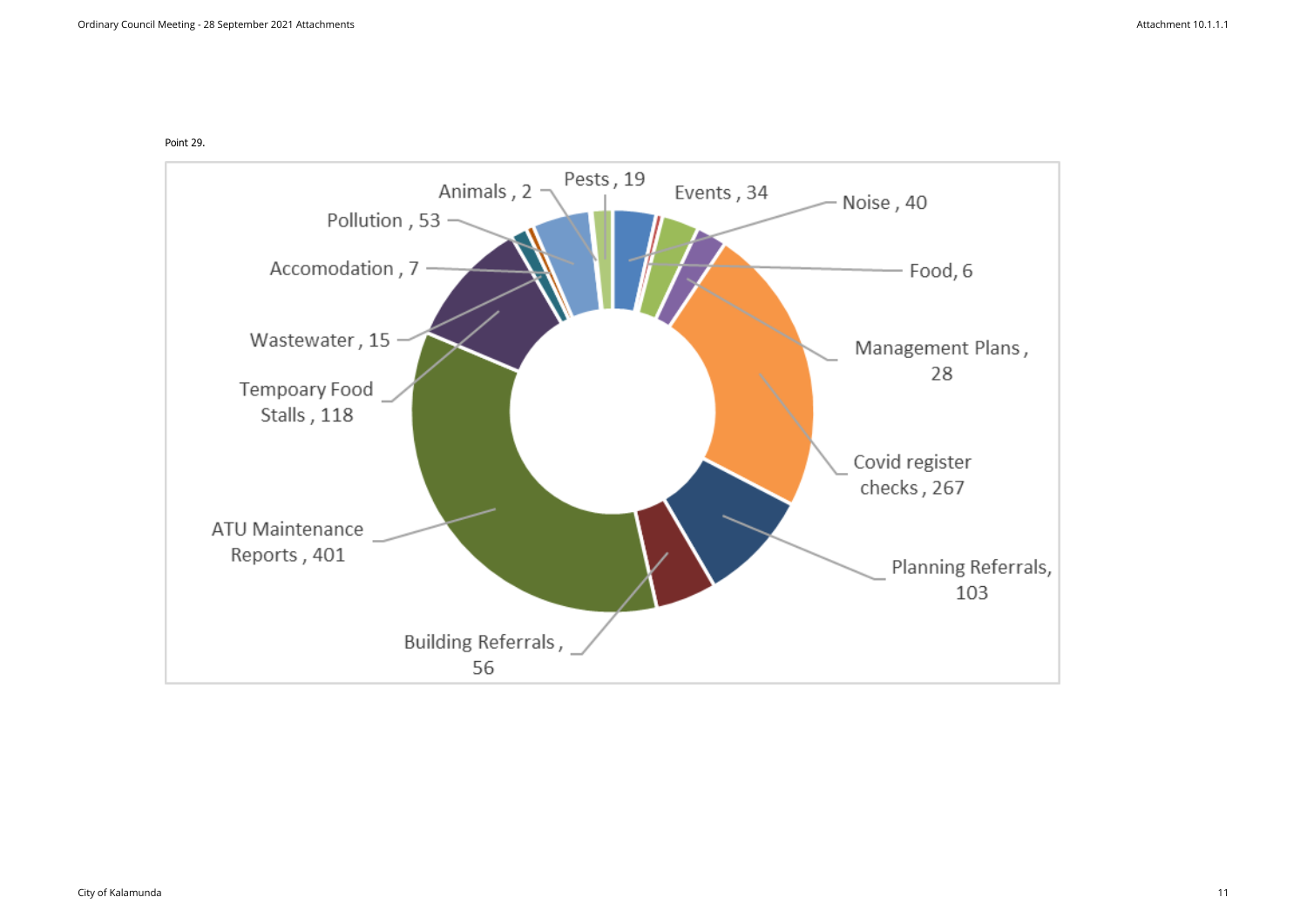# **Community Safety**  Point 31.